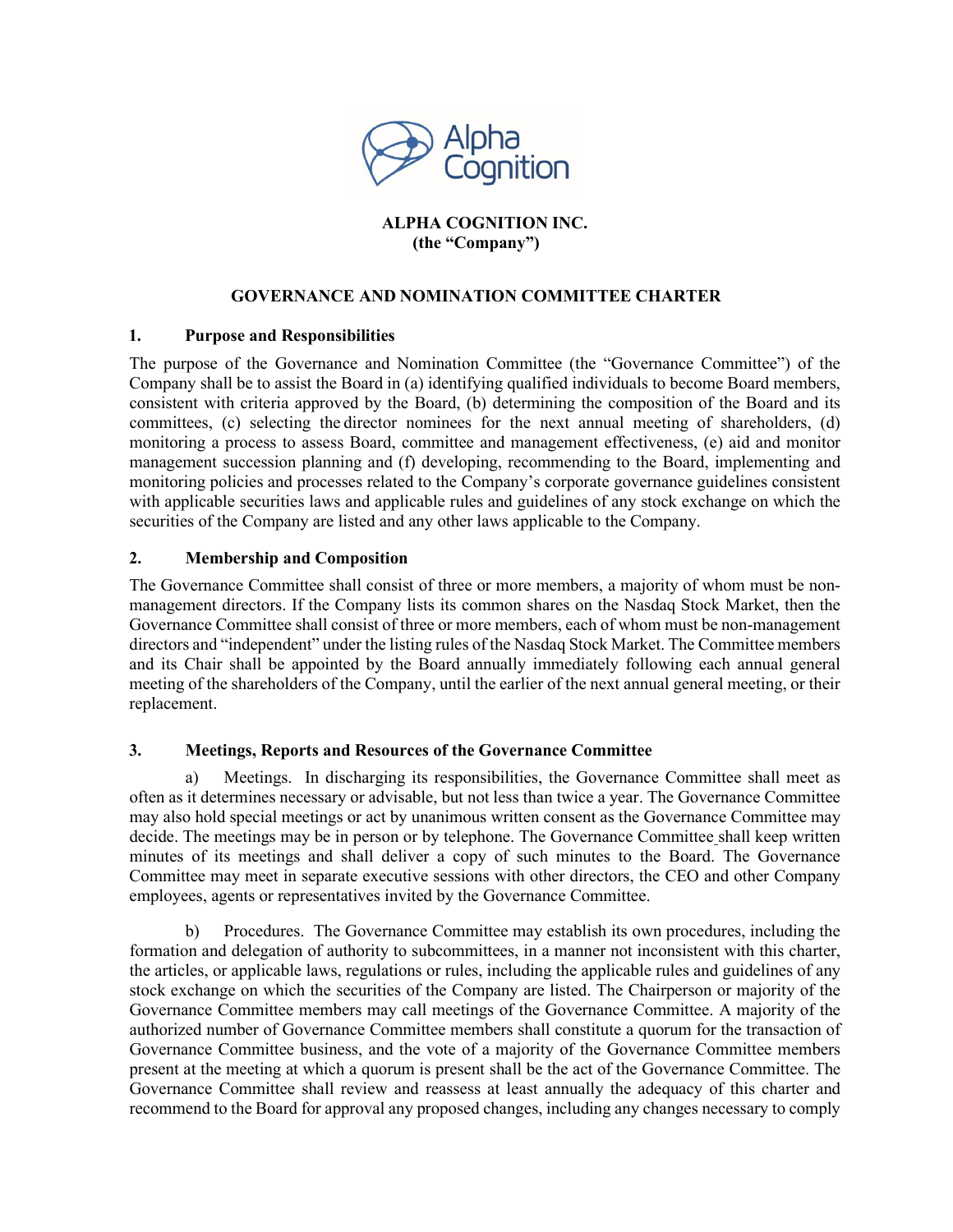with applicable securities laws and applicable stock exchange rules and guidelines and any other applicable laws.

c) Reports. The Governance Committee shall report its actions and recommendations to the Board after each Governance Committee meeting and shall conduct and present to the Board an annual performance evaluation of the Governance Committee.

d) Resources. The Governance Committee shall have the authority to retain, oversee and terminate at the Company's expense any search firm engaged to assist in identifying director candidates, and to approve the search firm's related fees and retention terms. The Governance Committee is also authorized, in its discretion, to retain, oversee and terminate at the Company's expense independent counsel and any other advisors selected by the Governance Committee for matters related to the Governance Committee's purposes, and to approve the related fees and retention terms.

### **4. Authority and Responsibilities**

In furtherance of its purpose, the Governance Committee shall have the following authority and responsibilities:

a) To lead the search for and identify individuals qualified to become members of the Board, consistent with the criteria set out in the Board Mandate and to select and recommend director nominees to be presented at the Company's next annual meeting of shareholders, and one or more director nominees for each vacancy on the Board that occurs between annual meetings of shareholders, subject to legal rights, if any, of third parties to nominate or appoint directors. The Governance Committee shall select and recommend individuals as director nominees who meet the qualifications approved by the Board, meet any requirements imposed by applicable laws and regulations and the rules of the Nasdaq Stock Market (if applicable), and who shall have high personal and professional integrity, who shall have demonstrated ability and sound judgment and who shall be effective, in conjunction with the other nominees to the Board, in collectively serving the long-term interests of the Company's stockholders, with regard to:

- (i) the competencies and skills the Board considers to be necessary for the Board, as a whole,to possess;
- (ii) the competencies and skills that the Board considers each existing director to possess;
- (iii) the competencies and skills each new nominee will bring to the boardroom; and
- (iv) whether each nominee can devote sufficient time and resources to Board member duties.

Candidates recommended by the Company's shareholders shall be evaluated in the same manner as all other director nominees. The Governance Committee should consult fully with the CEO in its process of recruiting new directors.

b) To prepare a policy on the orientation and training of new directors.

c) To review and evaluate the Board's committee structure and ensure that the powers and responsibilities of each Board committee are set out in a charter and to make any recommendations it deems appropriate regarding revisions to the Board and Board committee's meeting policies and charters, including this charter.

d) To develop and recommend to the Board position descriptions for the Chair of the Board, the lead director, if applicable, and the Chairperson of each Board committee.

e) To recommend to the Board for its approval directors qualified to serve as members of each committee, giving consideration to the criteria for service on each committee as set forth in the